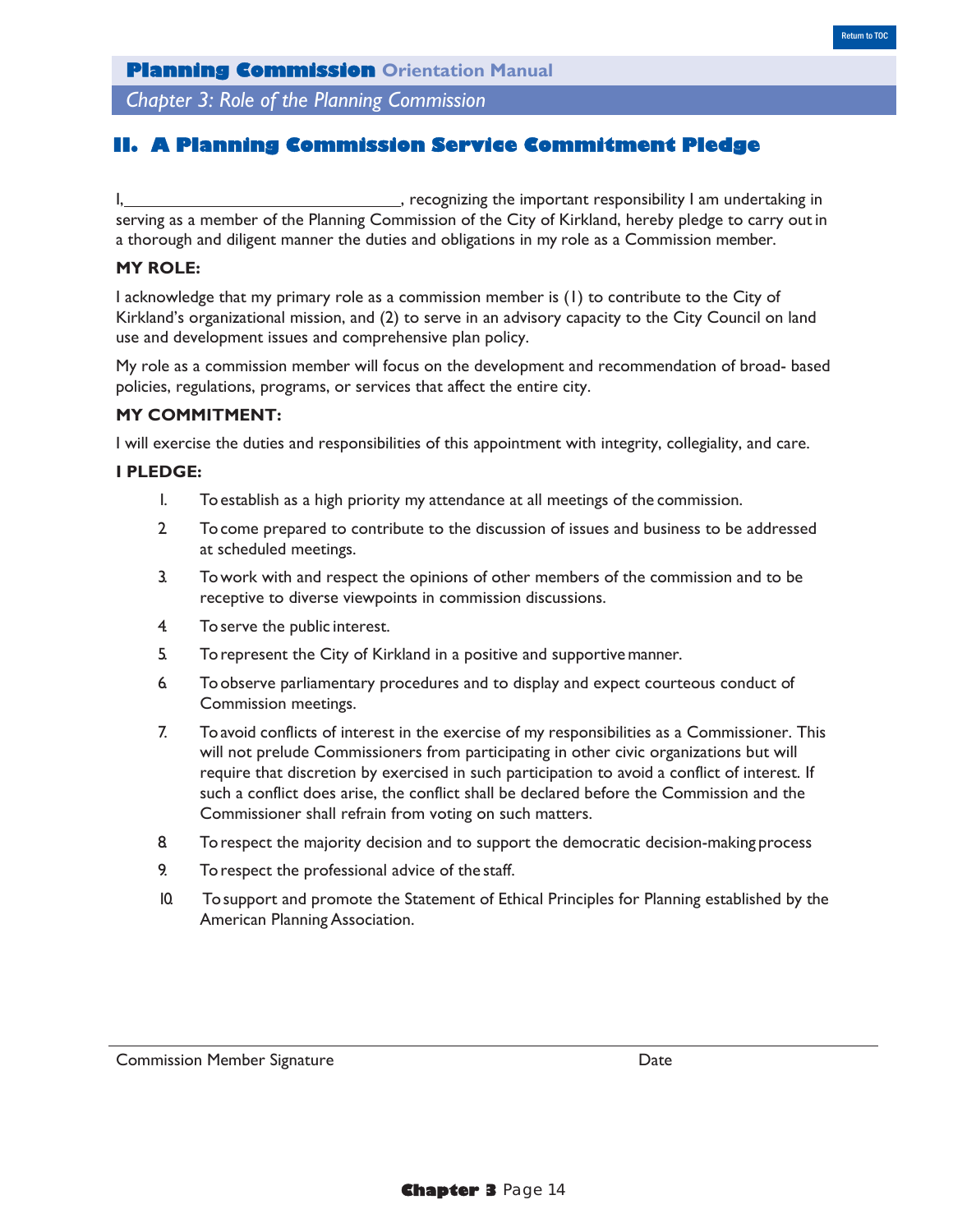*Chapter 3: Role of the Planning Commission*

## **III. B Statement of Ethical Principles for Planning**

- 1. Planning officials ought to serve the public interest.
- 2. Planning officials ought to recognize the right of citizens to influence decisions.
- 3. Planning officials ought to recognize the long-range nature of planning decisions.
- 4. Planning officials ought to strive to expand choice and opportunity for all persons.
- 5. Planning officials ought to encourage the coordination of activities and efforts in accommodation of all interests.
- 6. Planning officials ought to avoid conflicts of interest.
- 7. Planning officials ought to be thorough and diligent.
- 8. Planning officials ought not to seek or offer favors to special interests.
- 9. Planning officials ought not disclose or improperly use confidential information for financial gain.
- 10. Planning officials ought to insure equal access to public records.
- 11. Planning officials ought to insure that all relevant information is disclosed at public meetings.
- 12. Planning officials ought to maintain the public confidence.
- 13. Planning officials ought to respect the professional code of ethics (published by the American Institute of Certified Planners as a guide to its members).

*-Reprinted with permission of the American Planning Association*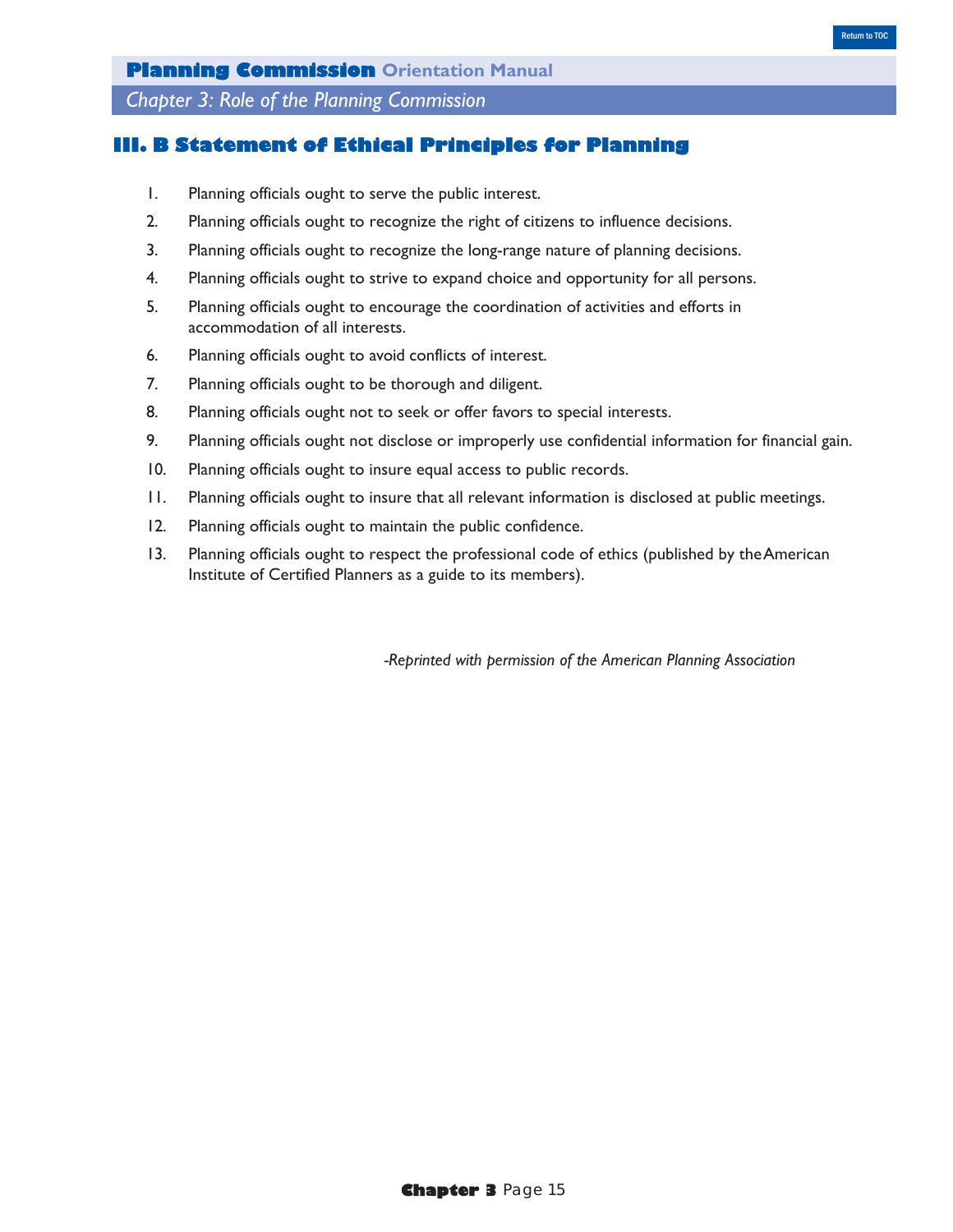*Chapter 3: Role of the Planning Commission*

# **III. C Kirkland Advisory Boards or Commissions Appointment Policy**

It shall be the policy of the Kirkland City Council to make appointments to official advisory boards or commissions generally in accordance with the following:

1. Applicability/Definition. **Unless otherwise provided by statute or the Kirkland Municipal Code,**  for the purposes of this policy, the term advisory board shall include the following appointed bodies:

Cultural Arts Commission Design Review Board Human Services Commission Park Board Planning Commission Library Board Tourism Development Committee (Lodging Tax Advisory Committee) Salary Commission Transportation Commission

- 2. Eligibility. Relatives, family members or domestic partners of Councilmembers will not be eligible to serve on City advisory boards. Members of the family of a City employee who works in a department, that provides staff assistance or support to an advisory board, shall not be eligible to serve on that board.
- 3. Non-Discrimination. The Council shall not discriminate on the basis of an applicant's race, ethnic background, creed, age\*, sex, marital status, sexual orientation, or sensory or physical handicap in the making of appointments.

\*City council has made age a qualification for specific seats on certain advisory bodies.

- 4. Concurrent Offices. At no time shall any person serve concurrently as a member of more than one of the above listed City Boards.
- 5. Terms. Appointments shall be made for four-year terms, unless otherwise provided by statute or Kirkland Municipal Code. Terms shall expire on the 3Pt of March of the applicable year. A member being appointed to fill a vacant position shall be appointed to fill the vacancy for the remainder of the unexpired term.
- 6. Term Limitations. No individual shall serve more than two full four-year terms as a member of a City of Kirkland appointed advisory board; provided, if an individual is appointed to fill 730 days or less of an unexpired term and serves that term, the individual is eligible to apply for and serve two additional four-year terms. If an individual is appointed to fill 731 days or more of an unexpired term and serves that term, the individual would be eligible to apply for and serve for only one additional four-year term.

Attendance. Appointees shall attend 80 percent of all meetings in any 12-month period for which there is no prearranged absence, but in any case shall attend no less than 60 percent of all meetings unless waived by the City Council.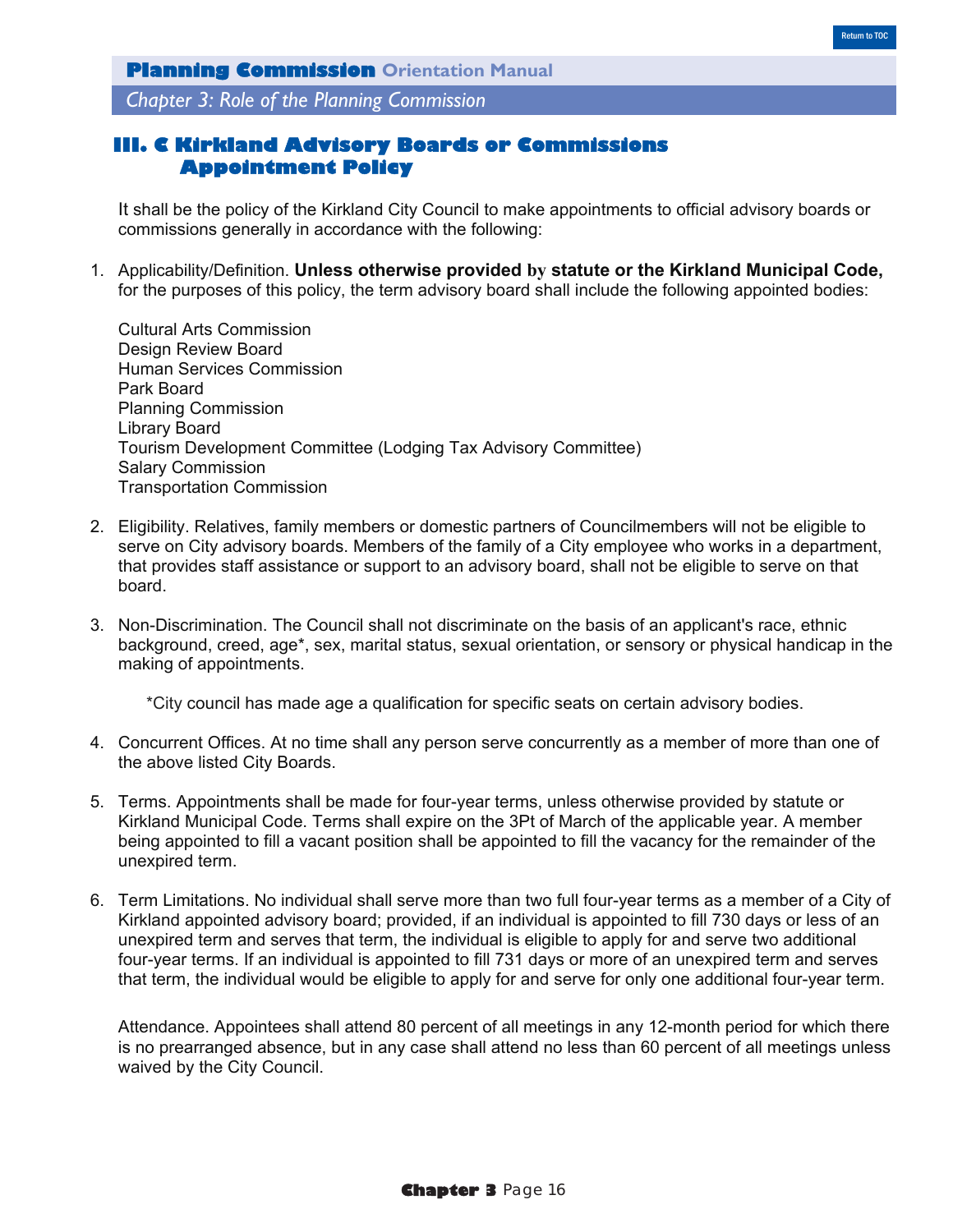*Chapter 3: Role of the Planning Commission*

# **III. C Kirkland Advisory Boards or Commissions Appointment Policy**

- 7. Appointment/Reappointment. An open competitive process will be used to fill vacancies. City Council will initiate an open and competitive application process and solicit applicants for the position(s). All advisory board members completing their term who are interested in and eligible for reappointment may be reappointed by the City Council for a second term without an open competitive process.
- 8. **Criteria for Reappointment**. Information will be sought from the Board/Committee Chairs and the City Manager (or appropriate staff) when considering reappointments. Reappointments are based on the following criteria:
	- **Minimum performance** attendance, incumbent reads the materials, has a basic understanding of the issues and participates in discussion.
	- **Performance** has well-thought-out arguments, logically presented, and is a good advocate. Shows ability to analyze complex issues and to judge issues on substantive grounds. Understands difference between quasi-judicial and legislative matters.
	- **Personal relations** has good understanding of relative roles of Council, Commissioners and staff and is sensitive to staff's job. Is generally respectful of others' viewpoints. Is a good team player, shows willingness to compromise, work toward a solution, without sacrificing his/her own principles.
	- **Growth/improvement** has shown personal and/or intellectual growth in the position. Has shown improved performance, has taken advantage of continuing education opportunities or other indicia of growth or improvement.
	- **Public benefit** reappointment provides a benefit to the commission as a body; provides or enhances balance on the commission geographically and/or philosophically.
- 9. **Reappointment Process**. Prior to the beginning of the open competitive process, an ad hoc committee of the Council will be chosen, by lot, to review and recommend incumbents for a second term. The recommendations will be based upon past performance and made in consultation with the appropriate Board or Commission chair for presentation to the City Council at the next regular meeting.
- 10. **Application Process**. Openings for advisory board positions shall be widely advertised in local newspapers, as well as other means available and appropriate for this purpose. Applicants shall be required to complete a City application form provided for this purpose, and to submit a completed application by the specified recruitment deadline. Late applications will not be accepted; however, the City Council may choose to extend an application deadline, if necessary, to obtain a sufficient number of applicants for consideration. Copies of all applications will be provided to the City Council.

**Appointment Process**. Upon receipt of applications, the Council will review the applications and reduce the number of applicants for interview to three applicants for each vacancy. For example, if there were one vacancy on a board or commission, the Council would reduce the pool of applicants to be considered to three. If there were two vacancies, the Council would reduce the pool of applicants to be considered to six. In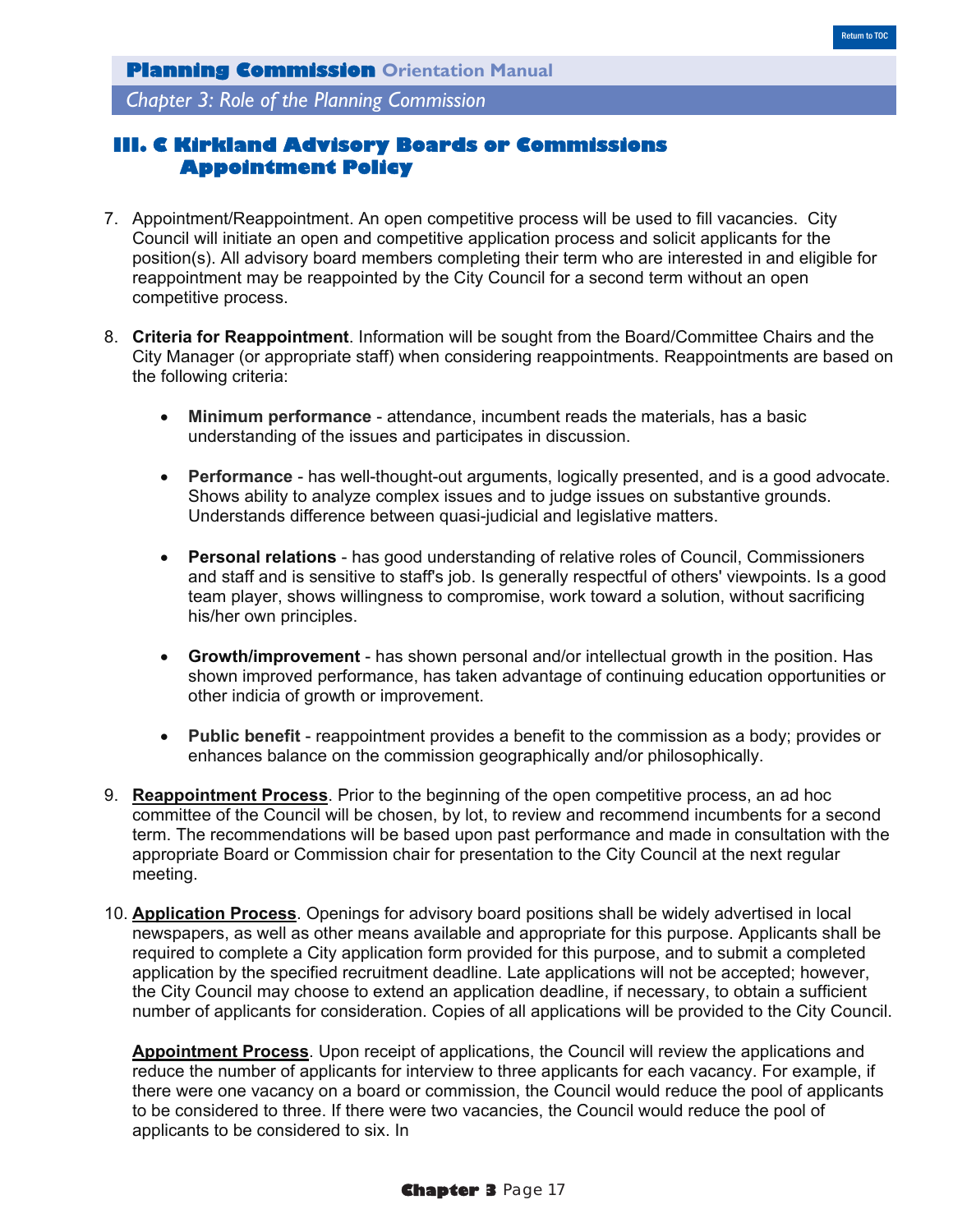*Chapter 3: Role of the Planning Commission*

# **III. C Kirkland Advisory Boards or Commissions Appointment Policy**

11. cases where the number of applicants for interview require a reduction from the number that have applied, the ad hoc committee of the Council will recommend to the entire Council those to be interviewed for each board or commission and those recommended not to be interviewed.

Interviews of applicants shall be conducted in open session. The chairperson of the respective advisory board (or a representative) will also be invited to attend the interviews, and may participate in the process to the degree desired by the Council. Upon completion of the interviews, the Council shall, in open session, make its reappointments of incumbents and appointments of new members and may designate alternates that could be considered for appointment in the event of a vacancy occurring within six months of the appointment through resignation or removal. Following appointment, the appointee and alternates, as well as all other candidates, will be notified in writing of the Council's decision.

- 12. **Criteria for Removal**. Failure to continue to meet the criteria for reappointment to boards and commissions and the attendance standard set forth above is cause for the removal of a member of a board or commission by a majority vote of the Council.
- 13. **Open Government Training Requirement**. Within 90 days of assuming their positions, all members of boards and commissions appointed by the City Council must receive the training required by the Open Government Trainings Act regarding the Open Public Meetings Act.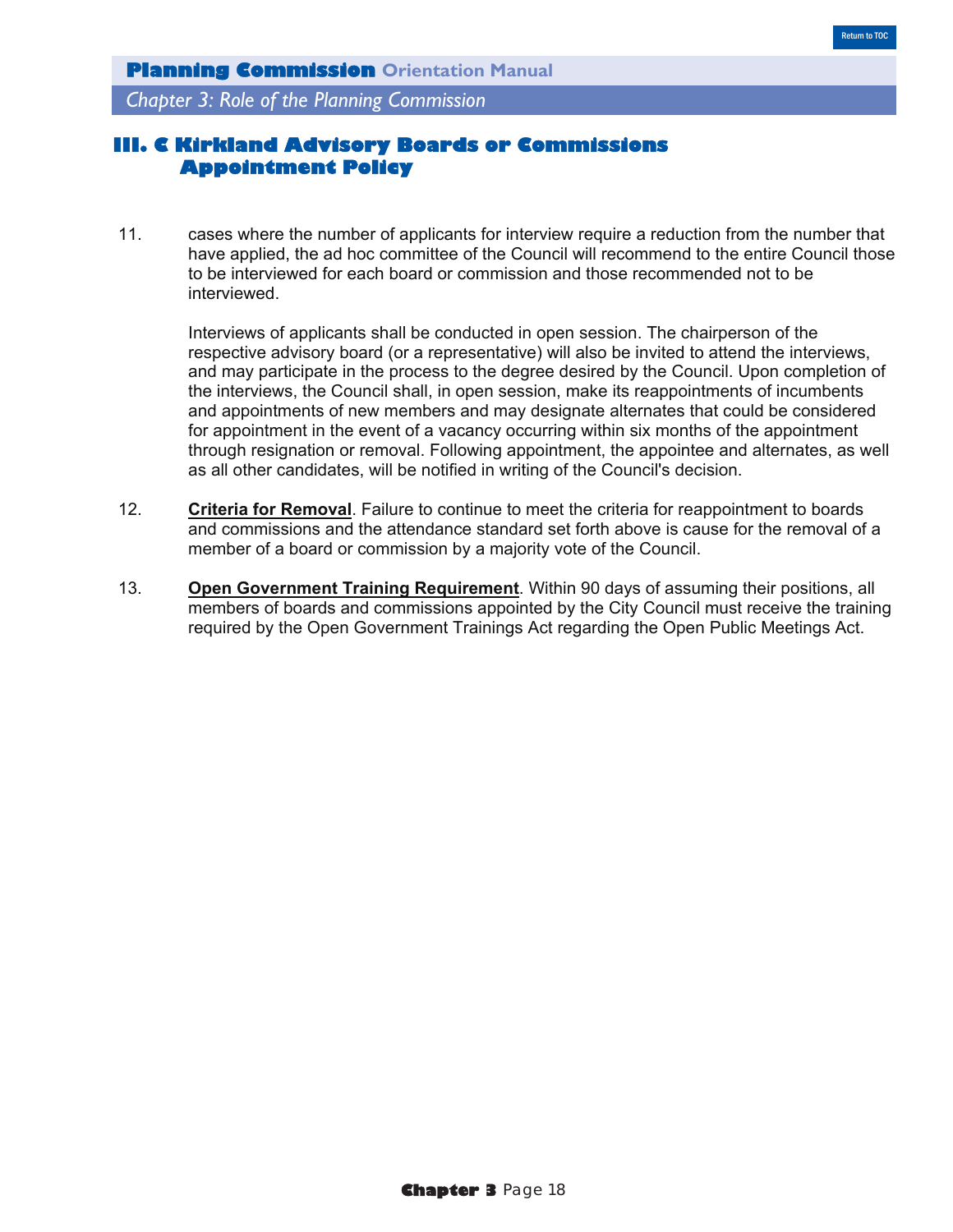*Chapter 3: Role of the Planning Commission*

## **III. D Planning Commission Mission Statement**

The Kirkland Planning Commission is committed to contributing to the enhancement of the quality of life in Kirkland through thoughtful consideration and implementation of comprehensive plan policies and land use regulations.

Essential components of our mission include:

A comprehensive approach to planning issues - We recognize that issues are interrelated and emphasize consideration of all facets of issues, including physical, social, and economic factors.

An on-going dialogue with the citizens of Kirkland – We value the energy, thought, and creativity that Kirkland citizens bring to the planning process and are proactive in seeking opportunities to meet with the public.

**Recognition of Kirkland's role in the Puget Sound region** – We recognize the mutual interdependence of local jurisdictions and the need for coordinated decision making. We stay informed on regional issues and take advantage of opportunities to work cooperatively with the other cities and agencies in our region.

*Respect for the integrity of the public planning process – We support and promote the* public decision-making process, respect the majority decision, and recognize our role as advisory to the City Council.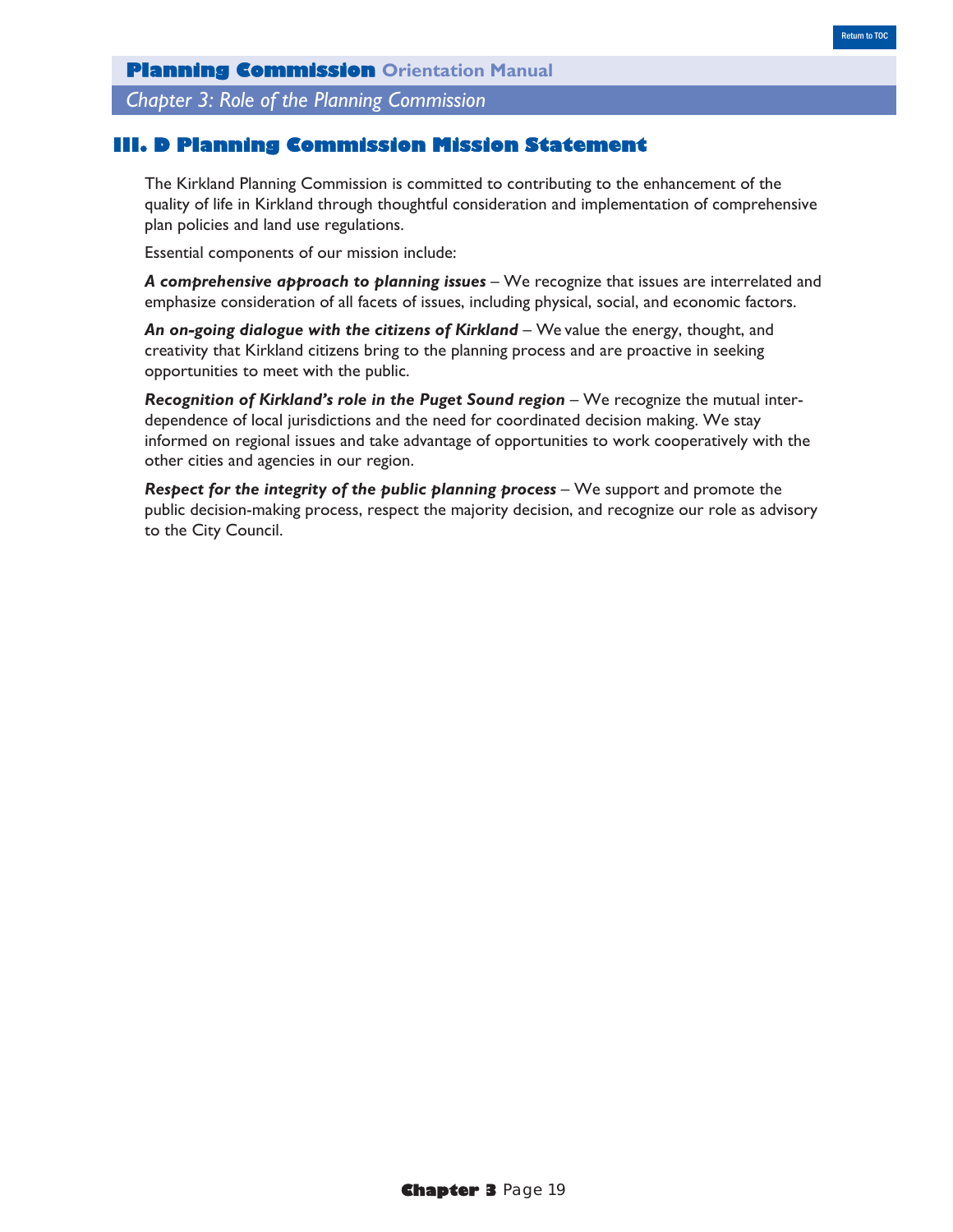## **III. E Rules of Procedure of the Kirkland Planning Commission**

A RESOLUTION OF THE KIRKLAND PLANNING COMMISSION SETTING FORTH THE RULES OF PROCEDURE FOR THE CONDUCT OF PLANNING COMMISSION MEETINGS.

## **SECTION 1. MEETINGS:**

- A. **Regular Meetings.** The Planning Commission meets on the second and fourth Thursday of each month, in the Kirkland City Council Chamber, commencing at 7:00 p.m. unless otherwise noticed.
- B. **Special Meetings**.The Planning Commission shall meet for special meetings at the call of the Chair or a majority of the Planning Commission.

#### C. **Open Meeting Requirements and Notification**:

- 1. The open meeting provisions of state law (RCW Chapter 42.30) shall apply to Planning Commission meetings.
- 2. Notification procedures shall follow the requirements of the Kirkland Zoning Ordinance, Subdivision Ordinance, State Environmental Policy Act, Shoreline Management Act, and other regulations, as applicable.
- 3. All special meetings shall be noticed by:
	- a. Delivering written notice personally by mail, fax, or by electronic mail at least 24 hours in advance to Planning Commission members.
	- b. Delivering written notice personally by mail, fax, or by electronic mail at least 24 hours in advance to the newspaper officially designated by the City of Kirkland and to each media publication which has filed a written request with the City.
	- c. Specification of the time and place of the meeting and the business to be transacted.
- D. **Record**. A record will be made of all public hearing proceedings and all other meetings.This record will normally be an audio recording by means of electronic equipment.
- E. **Minutes**.The Department of Planning and Building Department staff will prepare minutes of each meeting that include all pertinent information, motions, decisions made, and actions and votes taken.

#### **SECTION 2. OFFICERS:**

- A. **Appointment**.The Planning Commission has the following officers:
	- 1. The Chair;
	- 2. A Vice Chair; and
	- 3. Any other officer that the Planning Commission, by a majority vote, approves and appoints.
- B. **Temporary Chair**. If both the Chair and Vice Chair are absent from a meeting, the Planning Commission shall, by a majority vote of those members present, elect a temporary Chair for that meeting.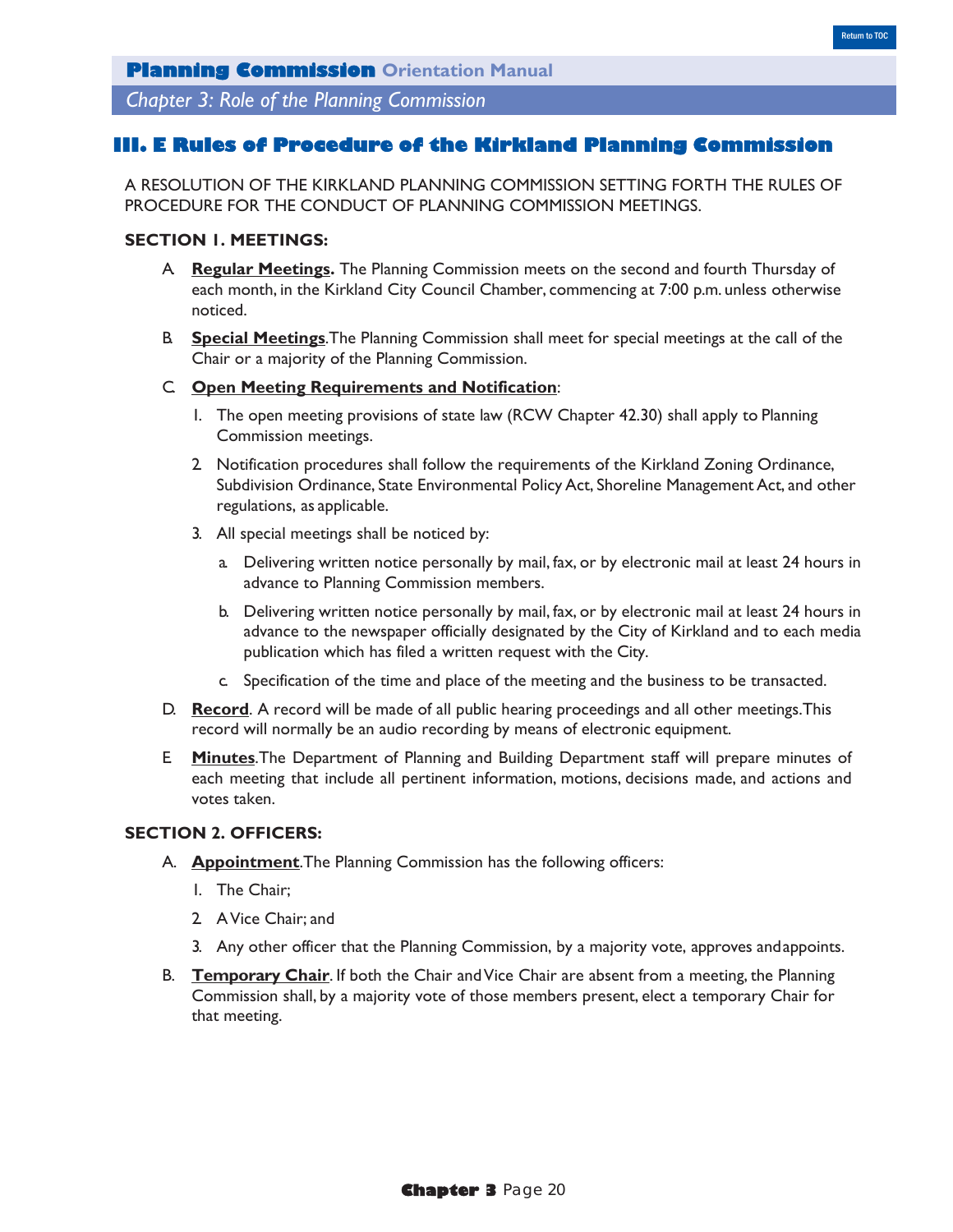*Chapter 3: Role of the Planning Commission*

## **Rules of Procedure of the Kirkland Planning Commission**

- C. **Duties of Officers**.The duties and powers of the officers of the Planning Commission are as follows:
	- 1. Chair:
		- a. To preside at all meetings of the Planning Commission;
		- b. To call meetings of the Planning Commission;
		- c. To sign documents of the Planning Commission;
		- d. To act as liaison between the Planning Commission and other City entities; and
		- e. To appoint Planning Commission members to serve on other city committees, advisory groups and task forces.
	- 2. Vice Chair: During the absence, disability, or disqualification of the Chair, or upon the request of the Chair, the Vice Chair shall exercise all the duties and be subject to all the responsibilities of the Chair.The Vice Chair shall also maintain any other responsibilities that are assigned to him/her by the Chair.

The Chair and Vice Chair and other officers shall be elected by a majority vote of the Planning Commission at the first regular meeting each May, and may be reelected.

3. Chairing the Meetings

The person chairing the meeting shall make every effort to facilitate the orderly discussion of the Planning Commission and to guide the Commission in providing direction to staff and making recommendations to the City Council.

#### **SECTION 3. ORDER OF BUSINESS:**

- A. Generally, the Planning Commission will follow the following order of business at all meetings:
	- 1. Call to order / roll call.
	- 2. Announcement of agenda.
	- 3. Comments from the audience on any topic that is not the subject of public hearing limited to 3 minutes per speaker.

(Note: The chair may limit the comments to no more than three speakers on any one topic. If both proponents and opponents wish to speak, then up to three proponents and up to three opponents of the matter may address the chair.)

- 4. Hearings.
- 5. Study Sessions.
- 6. Unfinished Business.
- 7. New Business.
- 8. Reading and/or approval of minutes.
- 9. Administrative reports and Planning Commission discussion.
- 10. Comments from the audience limited to 3 minutes per speaker.

(Note: The chair may limit the comments to no more than three speakers on any one subject. If both proponents and opponents wish to speak, then up to three proponents and up to three opponents of the matter may address the chair.)

11. Adjournment.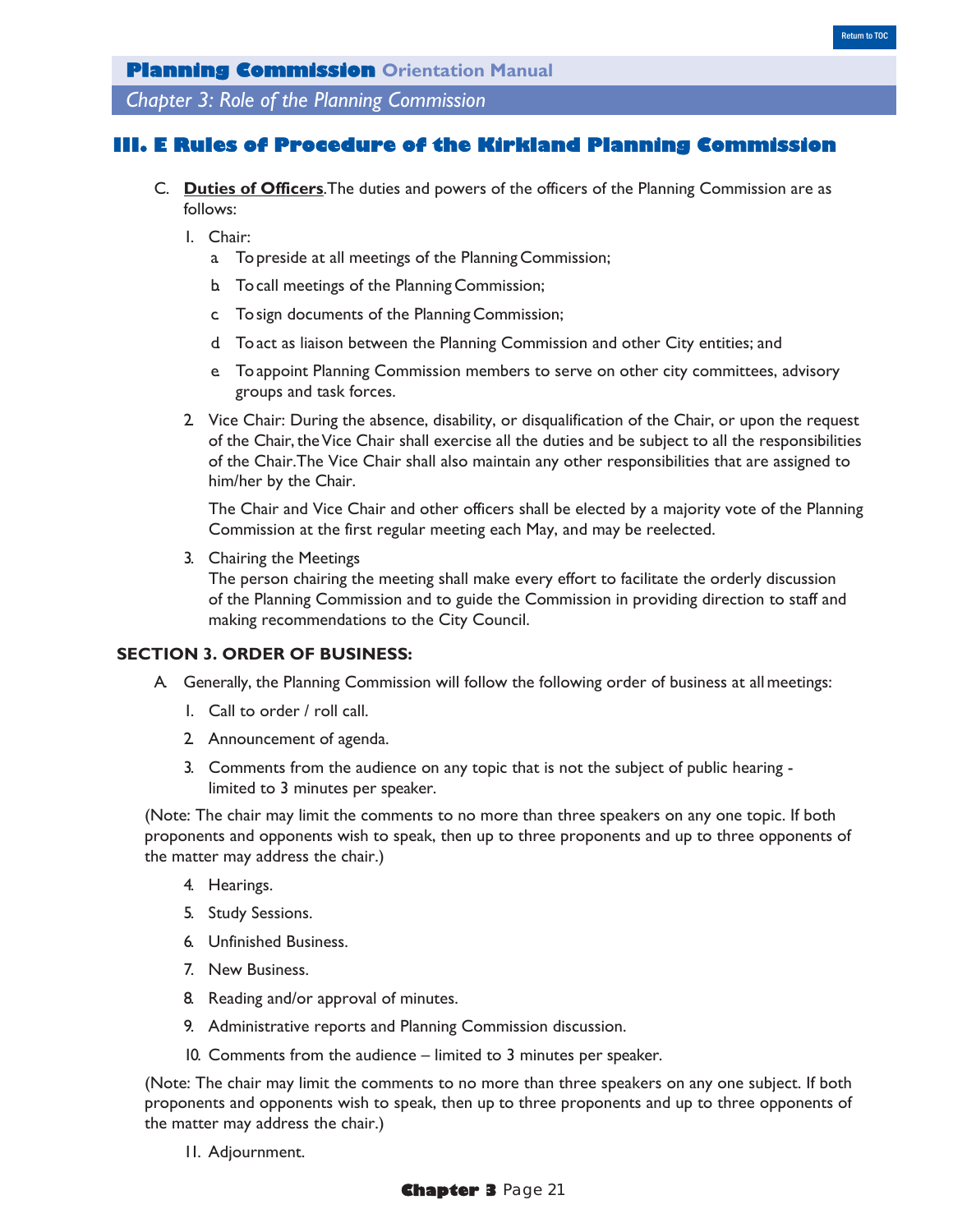*Chapter 3: Role of the Planning Commission*

## **III. E Rules of Procedure of the Kirkland Planning Commission**

B. The order of business may be changed during the meeting by the Chair with the consent of a majority of the Planning Commission members present.

### **SECTION 4. QUORUM:**

A majority of the appointed members of the Planning Commission constitutes a quorum. A quorum must be in attendance or participating via a conference call or other electronic media before business can be transacted. Every motion by the Planning Commission requires approval of a majority of the Planning Commission members present to pass.

### **SECTION 5. DISQUALIFICATION:**

No member of the Planning Commission should participate in any Planning Commission discussion or vote on any matter in which the member has a personal or financial interest potentially sufficient to create a conflict between the interest in serving the public good and the other interest. The other interest may be private gain, financial or personal, and it may benefit the member, a relative, a friend, or an employer. Any disqualified member must leave the room when the matter is presented. The minutes shall show that the member left the room.

#### **SECTION 6.VOTING:**

- A. Each member present at a meeting shall cast one vote on each motion. Voting may be by voice call or by roll call.
- B. Although it is the duty of every member to vote, a member may abstain. An abstention has the same effect as a negative vote.

#### **SECTION 7.VACANCIES:**

Should any vacancy occur among the membership of the Planning Commission by reason of death, resignation, disability, or otherwise, the City Clerk shall be immediately notified. If a member resigns, the member shall tender his or her resignation in writing to the Department of Planning and Building Department and City Clerk.The Chair of the Planning Commission shall request that the Mayor and City Council consider an appointment to the vacancy on the Planning Commission at the earliest possible time.

#### **SECTION 8. CONDUCT OF MEETINGS:**

A. **General**.The Chair has broad authority over all matters regarding the conduct of meetings. He/ she shall exercise this authority to promote the fullest possible presentation of information and discussion of matters before the Planning Commission while permitting the orderly and timely completion of Planning Commission business.

As a general protocol, the Chair of the meeting should introduce the agenda topic, provide for a staff presentation and questions from the Commission, and call for discussion among the Commission members.

The Chair should generally provide for each Commission member to offer a comment prior to weighing in on an issue. The Chair should ensure that all members have an opportunity to speak. The Chair should also expedite the discussion in a timely manner and summarize the recommendation or direction from the Commission as appropriate.

B. **Use of Roberts Rules of Order.** The Planning Commission may refer to the applicable provision of Roberts Rules of Order for guidance for items not addressed by these Rules and Procedures.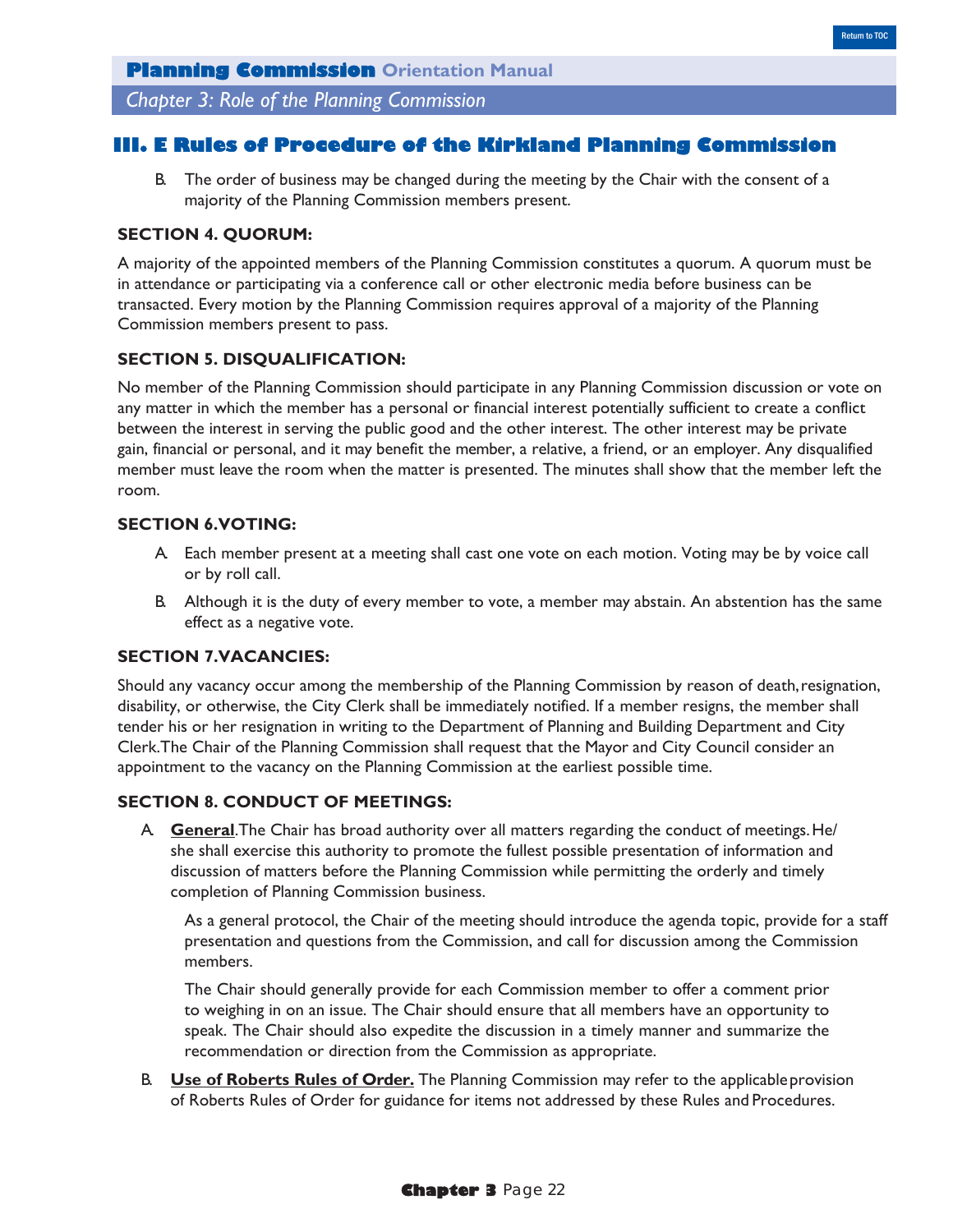*Chapter 3: Role of the Planning Commission*

## **III. E Rules of Procedure of the Kirkland Planning Commission**

C. On specific agenda items, other than public hearings which are discussed in Section 9, the Chair may allow comments from the audience as appropriate. This usually occurs following a staff presentation and/or the completion of discussion by the Commission on the agenda item. Comments may be subject to the limitations noted in Section 3.A.

### **SECTION 9. RULES OF PROCEDURE FOR PUBLIC HEARINGS:**

#### A. **Presentation at the Hearing**.

- 1. The Chair shall declare the Public Hearing open before the staff presentation is given. After the staff presentation and after everyone has had the opportunity to speak, the Chair shall announce that the hearing continues to remain open, but only for the benefit of the Planning Commission members who may seek further information during their deliberation. Reopening the hearing to give persons an opportunity to speak shall require a motion and a vote. If the hearing is reopened, the Commission may limit the topics to be addressed.
- 2. Nature of Presentation:
	- a. Written Comments.Any person wishing to comment on an application may do so by submitting his/her written comments to the Department of Planning and Building Department before the hearing or the Chair during the hearing.These comments will become part of the official record and shall be considered by the Planning Commission in its action.
	- b. Oral Comments.The Chair shall permit any person to make a brief oral presentation at the hearing. Comments are limited to three minutes per speaker unless otherwise authorized by the Chair.The speaker shall first give his/her name and address.
- 3. Questions from the Planning Commission. Members may question a speaker on any matter related to his/her comments.
- 4. Questions from the Speaker.All comments and questions shall be directed to the chair.
- B. **Planning Commission Deliberation**.After all speakers have been heard, the Planning Commission shall close the public comment portion of the hearing, consider all the information and deliberate on the matter.This deliberation shall include:
	- 1. The information submitted;
	- 2. The written comments received;
	- 3. Any presentation and discussion made at the hearing; and
	- 4. The staff report.
- C. **Planning Commission Recommendation**.After discussion and deliberation, the Commission shall make a recommendation to the City Council by a motion and approval of a majority of those members present. Once a motion for recommendation has been passed, the Chair shall declare the public hearing closed.
- D. **Continuance**.The Planning Commission may continue the matter by an affirmative vote of a majority of the members present on a motion to continue to a specific date. The Planning Commission may also agree to keep the public hearing open solely for written comments to be submitted by an agreed upon date. In that event oral comments would not be permitted unless the Commission decides to re-open the public hearing following additional public noticing.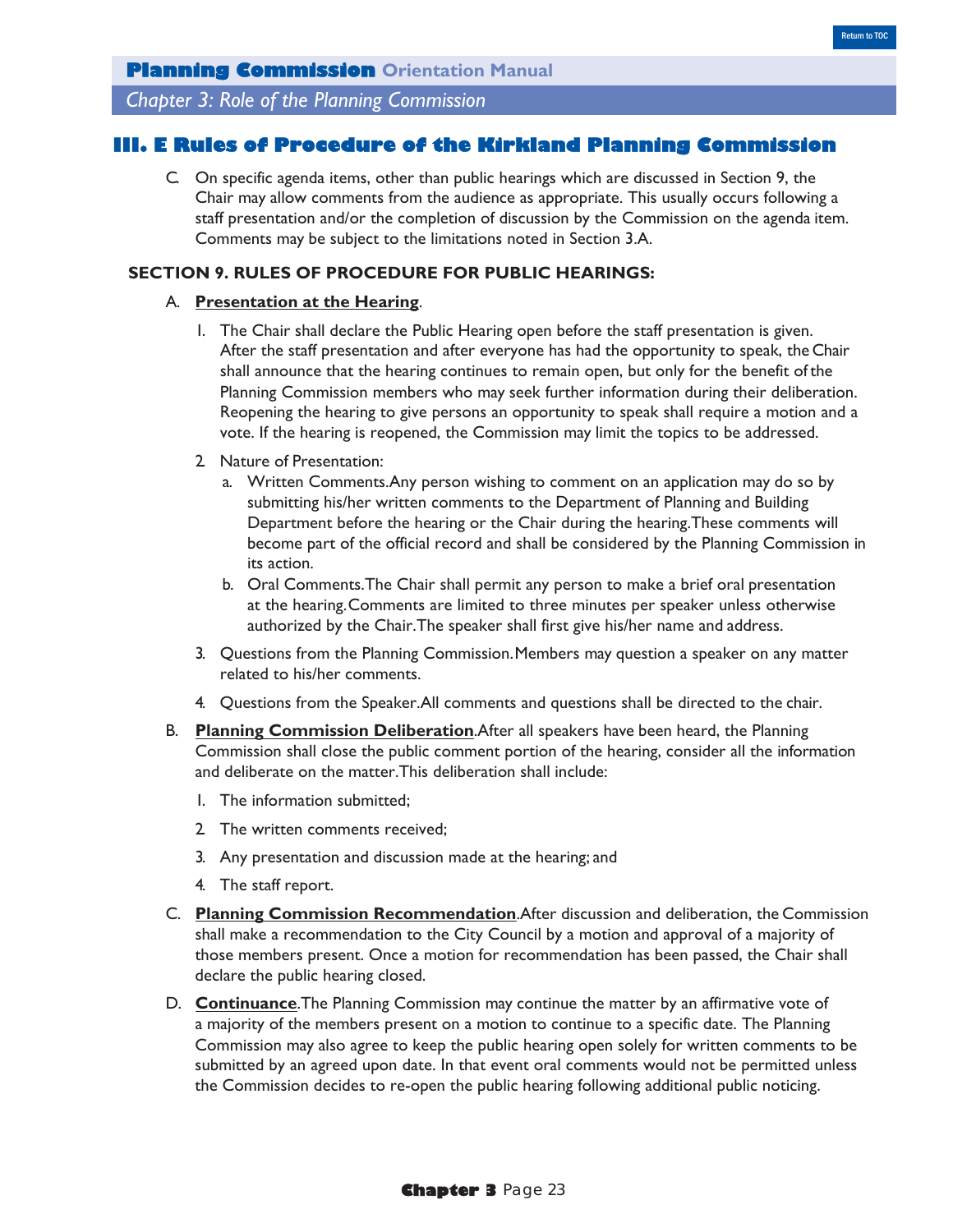## **III. E Rules of Procedure of the Kirkland Planning Commission**

### **SECTION 10. PLANNING COMMISSION CONDUCT AND OPERATIONS**

- A. **Planning Work Program**. The Planning Commission shall review the proposed annual planning work program and make a recommendation to the City Council
- B. **Planning Commission Recommendations**. The Planning Commission may make recommendations to the City Council, City Manager's Office, City staff and other City boards and commissions as appropriate. Unless otherwise determined, the Chair is authorized to review and approve the Planning Commission's transmittal memorandum. The Chair shall determine who will present the Commission's recommendation to the City Council.
- C. **Representing the Commission**.The Planning Commission shall act as a body. A member, when representing the Commission may speak or act for the Commission in accordance with the recommendation or direction taken by the Commission. The Chair or Chair's designee shall serve as the official spokesperson of the Commission.

Individual Commission members may speak as an individual, clearly specifying they are speaking as an individual articulating their own views and concerns (e.g. I am speaking as an individual, not representing the Planning Commission.)

- D. **Majority and Minority Opinions**. As determined by the Commission, a minority report may accompany a voted decision or recommendation. An additional spokesperson may be designated to present the minority report.
- E. **Duties and Responsibilities**. Commission members shall exercise their duties and responsibilities with integrity, collegiality and care. Members should establish a high priority to attend all meetings and to come prepared to contribute to the discussion of issues and business to be addressed. Members should respect the opinions of other members of the Commission and be receptive to diverse viewpoints in Commission discussions. Members should represent the Commission and the City in a positive and supportive manner through appearance, conduct and attitude.

## **SECTION 11.AMENDING THE RULES OF PROCEDURE:**

The rules of procedure may be amended at any regular meeting of the Planning Commission by a majority vote of the appointed members.

## **SECTION 12.VALIDITY:**

If any part of parts of these rules of procedure are found to be invalid, that part or parts will not invalidate the remainder of the rules.

*PASSED by the Planning Commission on the 10th day of January 2013.*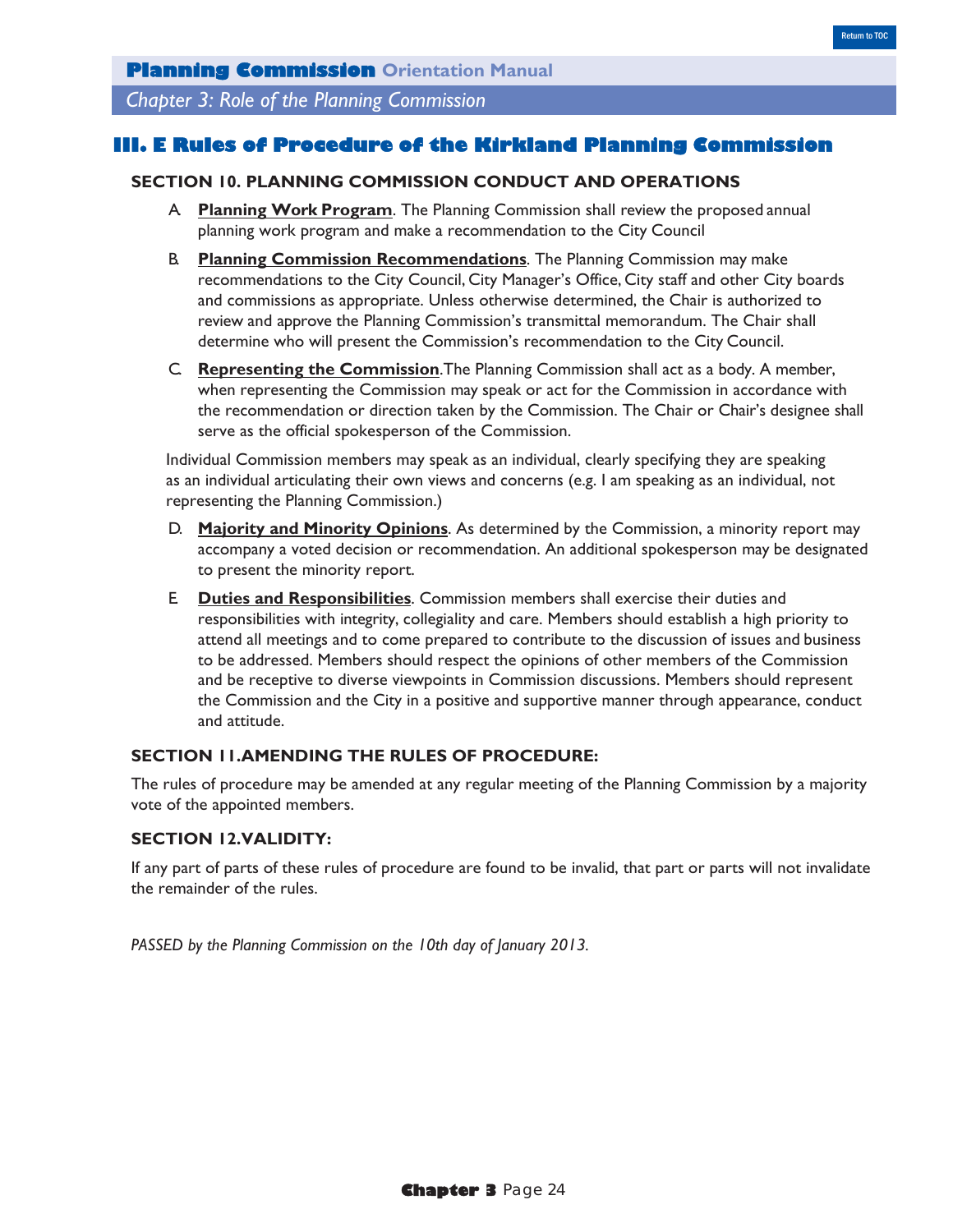## **III. F Guidelines for Planning Commission Recommendations to City Council**

#### **At the Planning Commission Meeting**

- 1. Prior to submitting a recommendation to the City Council, the Planning Commission must express its recommendation and the supporting rationale in sufficient detail for the Planning Department staff to be able to prepare an accurate written report from the Commission to the Council. The written report will serve as the official record of the Commission's recommendation and provide the basis for a Commission member to transmit the recommendation to the Council in person at a Council meeting.
	- In quasi-judicial matters, the Commission's recommendation and supporting rationale must be in the form of written recommendations, findings and conclusions (RF&C's). Prior to a Commission meeting on a quasi-judicial issue, the Planning Department will prepare a detailed report to the Planning Commission containing the Department's proposed RF&C's. It is suggested that the Commission use the Department's report as a starting point in its deliberations. To the extent that the Commission agrees with the staff recommendation, it may adopt the Planning Department's RF&C's by motion. If testimony or evidence presented at the public hearing leads the Planning Commission to disagree with the staff recommendation, it should identify specific facts and conclusions in the staff report that should be changed when the Commission's report is prepared. These changes, and/or additional findings and conclusions should be directed by motion. It is not necessary for the Commission to have these in written form at the time of the meeting. The motion, however, must be sufficiently clear to enable staff to prepare a Planning Commission Advisory report after the meeting.
	- For legislative issues, the Planning Commission has more flexibility in expressing its recommendation and supporting rationale. A written report must be prepared, but the Commission can approve its recommendation and state the reasons why by motion, again giving direction for the staff to prepare a report after the meeting.

In either quasi-judicial or legislative issues, if Planning Commissioners voting in opposition to an approved motion wish to have their minority position documented in the Commissioner's report to the City Council, they may do so by asking that this be done and expressing the basis for their opposition immediately following the approved motion.

2. Following approval of the motion, the Planning Commission must decide which member(s) will represent the Commission at the City Council meeting. Generally the Commission will rotate this responsibility, provided that the representative on any particular issue should be able to fairly represent the position of the Commission as a whole, including a minority position if one is expressed.

#### **Following the Planning Commission's Meeting**

1. Staff will prepare the Planning Commission's written report to the City Council. For quasi-judicial items, the report will be prepared using the standard Advisory Report format, incorporating the RF&C's directed by the Planning Commission. For legislative items, the report will consist of a memorandum stating the recommendation, supporting rationale and minority opinion, if applicable. In either case, the report will be submitted to the Commission chair for his/her signature. For issues which are unusually complicated, however, the Commission may direct that the report be approved by the entire Commission at a subsequent meeting.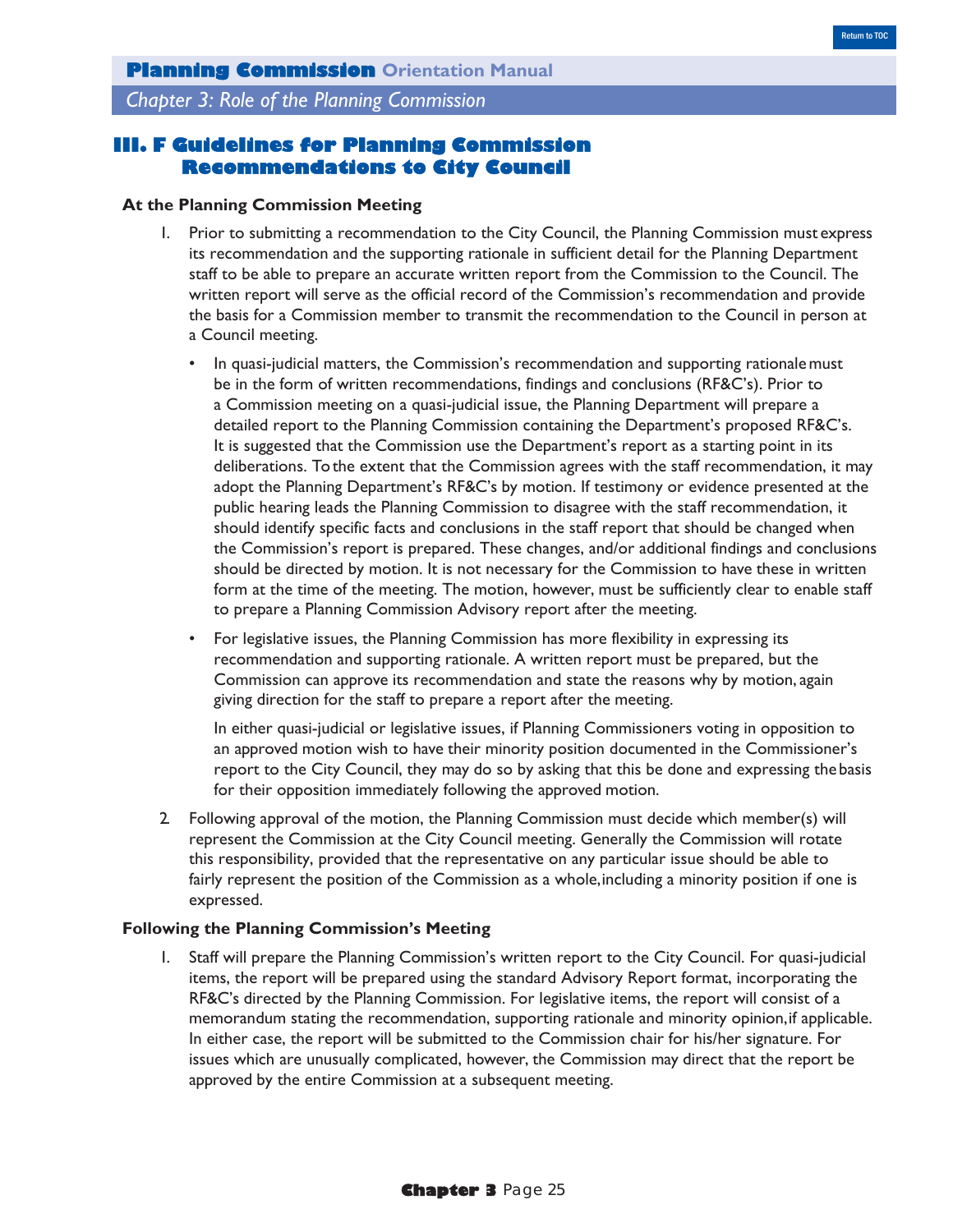# **III. F Guidelines for Planning Commission Recommendations to City Council**

2. Following approval of the Commission's report, a memorandum of transmittal also will be prepared. This memo will use the usual format for a City Council agenda item (i.e. from Planning Director to City Manager and divided into three sections: Recommendation, Policy Implications and Background). The Recommendation section will state the recommendation of the Commission to approve or deny the proposal. The Policy Implications section will briefly state the nature of the proposal. The Background section will give a brief history of the proposal, including the public review process, and a brief explanation of the Planning Commission's recommendation, including description of any expressed minority opinion.

#### **At the City Council Meeting**

- 1. The staff and the Commission representative will decide who presents first. Generally staff will first present the proposal to the City Council, describing the proposal, highlighting key issues, summarizing recommendations of the Planning Commission and, where applicable, Houghton Community Council, and summarizing concerns expressed by the public. (Later in the meeting, the staff role may shift, in response to questions or direction from the City Council, from "messenger" to assisting the Council in making its decision.)
- 2. Following the staff presentation, the Commission representative will explain the Commission's recommendation and any expressed minority opinion. For both quasi-judicial and legislative issues, it is important that the presentation be an accurate reflection of the Commission's written report so that the Council understands the thinking of the Commission as a whole, and not his/her own personal opinions. For quasi-judicial issues, this is doubly important in order to maintain the legal integrity of the process. Consequently, the presentation must be a conveyance of information already in the record (although not necessarily verbatim), rather than new "testimony."

For simple or noncontroversial issues, the Planning Commission may find that it is not necessary for their representative to make a presentation to the City Council, but rather offer to answer any questions that the Council may have.

### **Feedback to the Planning Commission**

At the first Planning Commission meeting following the City Council meeting, the Commission representative will report what action the City Council took on the proposal, noting any differences from the Commission's recommendations and why.